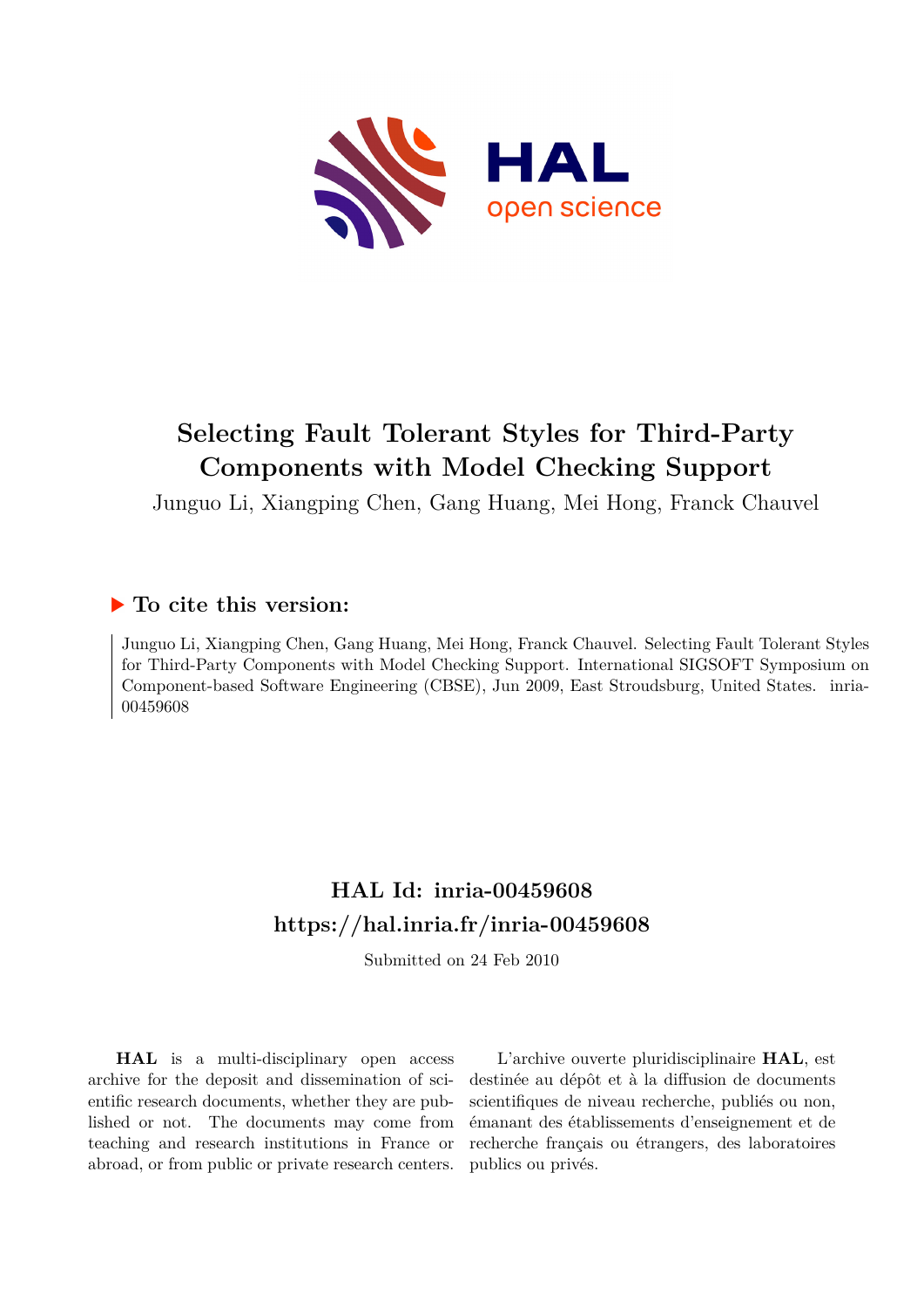## **Selecting Fault Tolerant Styles for Third-Party Components with Model Checking Support**

Junguo Li, Xiangping Chen, Gang Huang\* , Hong Mei, and Franck Chauvel

Key Laboratory of High Confidence Software Technologies, Ministry of Education, School of Electronics Engineering and Computer Science, Peking University, Beijing, 100871, China

{lijg05,chenxp04,huanggang,franck.chauvel}@sei.pku.edu.cn, meih@pku.edu.cn

**Abstract.** To build highly available or reliable applications out of unreliable third-party components, some software-implemented fault-tolerant mechanisms are introduced to gracefully deal with failures in the components. In this paper, we address an important issue in the approach: how to select the most suitable fault-tolerant mechanisms for a given application in a specific context. To alleviate the difficulty in the selection, these mechanisms are abstracted as Fault-tolerant styles (FTSs) at first, which helps to achieve required high availability or reliability correctly because the complex interactions among functional parts of software and fault-tolerant mechanism are explicitly modeled. Then the required fault-tolerant capabilities are specified as fault-tolerant properties, and the satisfactions of the required properties for candidate FTSs are verified by model checking. Specifically, we take application-specific constraints into consideration during verification. The satisfied properties and constraints are evidences for the selection. A case study shows the effectiveness of the approach.

**Keywords:** Fault tolerance, model checking, fault-tolerant style, software architecture.

## **1 Introduction**

Third-party components, such as COTS (Commercial Off-The-Shelf) components and service components, are commonly used to implement large-scale (often business related) applications, which contributes to their ability to reduce costs and time. These components share some common characters: a) they are produced and consumed by different people. Application developers work as consumers to integrate third-party components into applications, according to interfaces provided by components providers. b) They are reused as black boxes or "gray" boxes. Consumers are unaware of technical details about how such a component is implemented as well as what's the difference between its updated version and its previous version.

j

<sup>\*</sup> Corresponding author.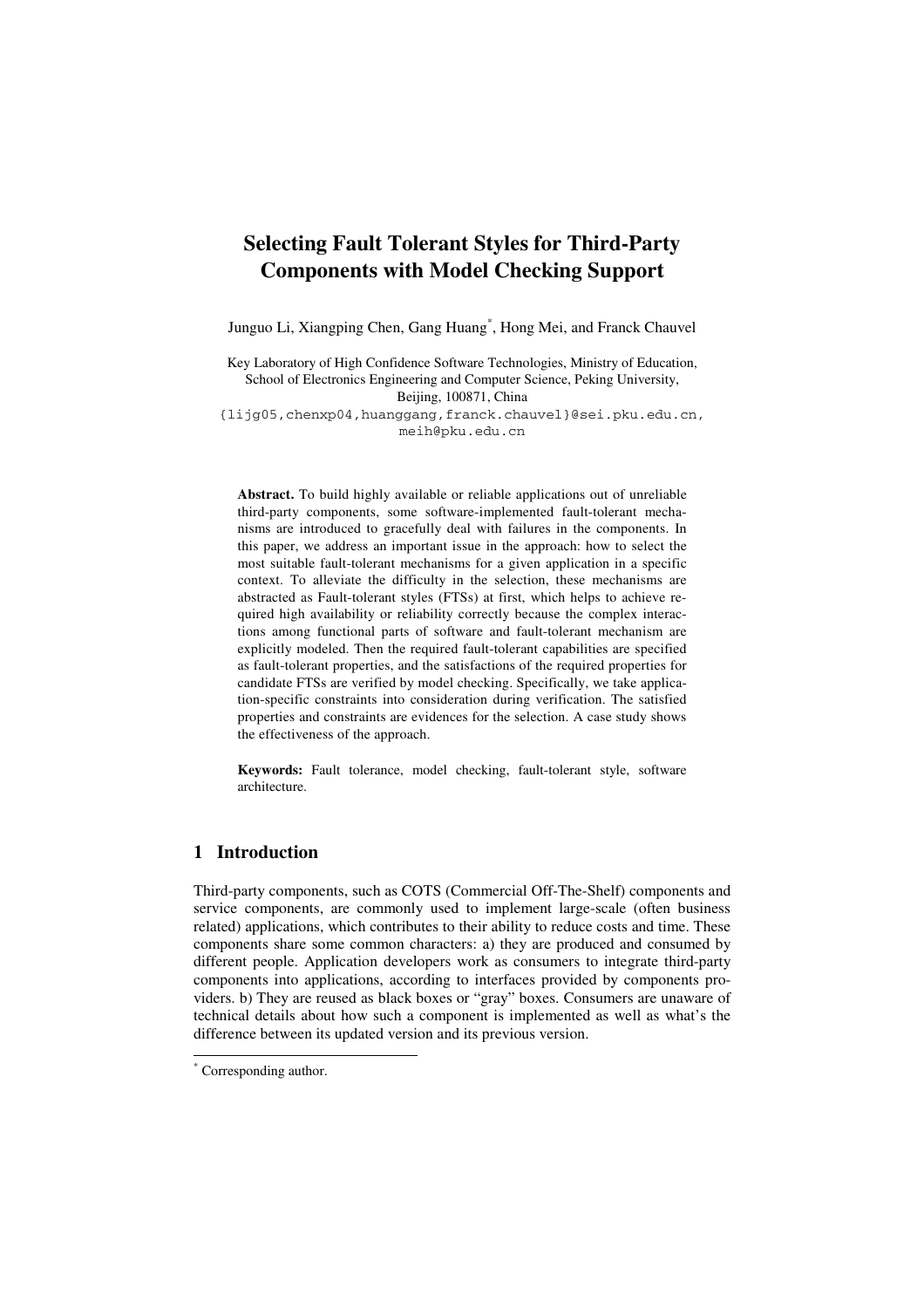These characters raise a challenge to build highly available or reliable applications out of unreliable components that lack special Fault Tolerance  $(FT)$  design<sup>1</sup>. Most of the existing studies on the topic try to attach fault-tolerant mechanisms (for example, reboot, retry, or replication) to the external of COTS components [11] or services [24] as "wrappers" or "proxies". They specify such applications at Software Architecture (SA) level because SA is good at modeling interactions among multiple components. The approach works well except that a question is not well answered yet: which faulttolerant mechanism is the most suitable one for a given third-party component in a specific application? The question stems from two facts. On the one hand, the effectiveness of a fault-tolerant mechanism depends on its fitness for an application context, including fault assumption, application domain, system characteristics, etc. [23]. None of the existing mechanisms, such as reboot, recovery blocks and N-Version Programming, are capable of tolerating all faults in all contexts. On the other hand, an anticipated fault characters in a third-party component may change due to its upgrade. So we need to select a suitable mechanism for third-party components during application development or maintenance, taking into consideration the components' fault assumption, the application's specific constraints, etc.

In the paper, we present a specification and verification-based solution to the problem. The contributions of the paper are two-fold. First, we offer solid evidences to selecting the most suitable fault-tolerant mechanism for a component running in a specific application. The evidences are obtained by model checking and they are necessary to resolve conflicts between continually evolving components and the specificity required by fault-tolerant mechanisms. Once a mechanism cannot successfully recover a fault in an upgraded component, the approach applies to the component again to select another. Second, we take application-specific dependency relationship into consideration in formal specification of an FTSA. This relationship affects the selection and usage of fault-tolerant mechanisms.

In the solution, we specify fault-tolerant mechanisms at first, which improve thirdparty components' availability or reliability, as a special software architectural style, i.e. fault-tolerant styles (FTSs). Then we define semantics of Fault-Tolerant Software



**Fig. 1.** A process for selecting suitable fault tolerance mechanisms for an component in an application

 1 We only discuss software-implemented fault tolerance (SIFT) design in the paper.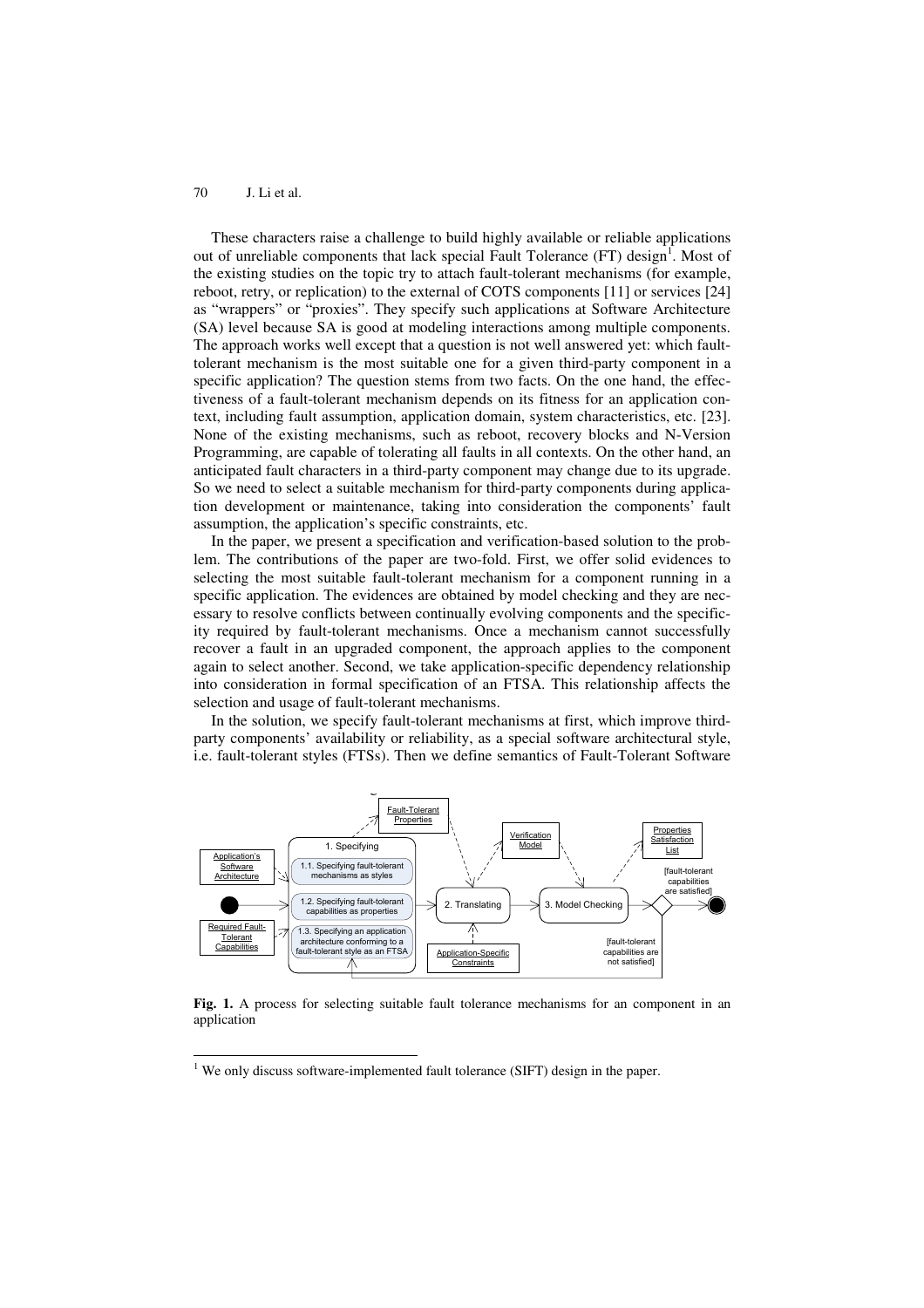Architectures (FTSAs) conforming to an FTS. The definition supports an applicationspecific constraint (dependency relationships among components), which is seldom considered before. Based on formally specified fault-tolerant properties like fault assumptions, fault-tolerant capability, and application-specific constraints, we verify whether an FTS preserves required properties by model checking. The result determines the suitableness of a mechanism for a specific component in an application. An automatic translation from FTSAs' behavioral models into model checker's input (verification model) is also given. Fig. 1 presents an overview of the proposed approach.

The remainder of the paper is organized as follows: Section 2 gives an overview of FT and a motivating example of selecting an FTS for an EJB component. Section 3 describes the concept of FTS and FTSA, and how to model FTSs before Section 4 describes how to formalize FTSA, fault-tolerant properties and application-specific constraints. Section 5 focuses on translating the above formalized model into Spin model checker's input. Section 6 shows how to use the approach to solve the problem in the motivating example. Section 7 clarify some notable points in the approach and discuss the limits of the approach. At last, we give an insight into conclusions and future work in Section 8.

## **2 Background and a Motivating Example**

In this section, we give an overview of software-implemented fault tolerance mechanism and a motivating example to clarify the problem solved in the paper.

#### **2.1 Software-Implemented Fault Tolerance**

Software-implemented fault tolerance is an effective way to achieve high availability and reliability. An activated fault in a component causes errors (i.e. abnormal states that may lead to failures), which is manifested as a failure to its clients. Failures prevent software from providing services or providing correct services for clients [3]. A fault-tolerant mechanism uses a set of software facilities to take two successive steps to tolerate faults: the error detection step aims to identify the presence of an error, while the recovery step aims to transit abnormal states into normal ones (some masking-based fault-tolerant mechanisms do not take the recovery step). The difference among various mechanisms is the way to detect errors and to recover states. Existing fault-tolerant mechanisms are classified as design diversity-based, data diversitybased or environment (temporal) diversity-based mechanisms. Design diversity-based mechanisms require different designs and implementations for one requirement. As a result, even if a failure happened in one version, correct results from other versions can mask it. Data diversity-based mechanisms use data re-expression algorithms to generate a set of similar input data, execute the same operation on those inputs, and use a decision algorithm to determine the resulting output. Environment (temporal) diversity-based mechanisms try to obtain correct results by re-executing failed operations, with different environment configurations. This kind of mechanism is efficient to deal with environment-dependent failure that only happened in a specific execution environment.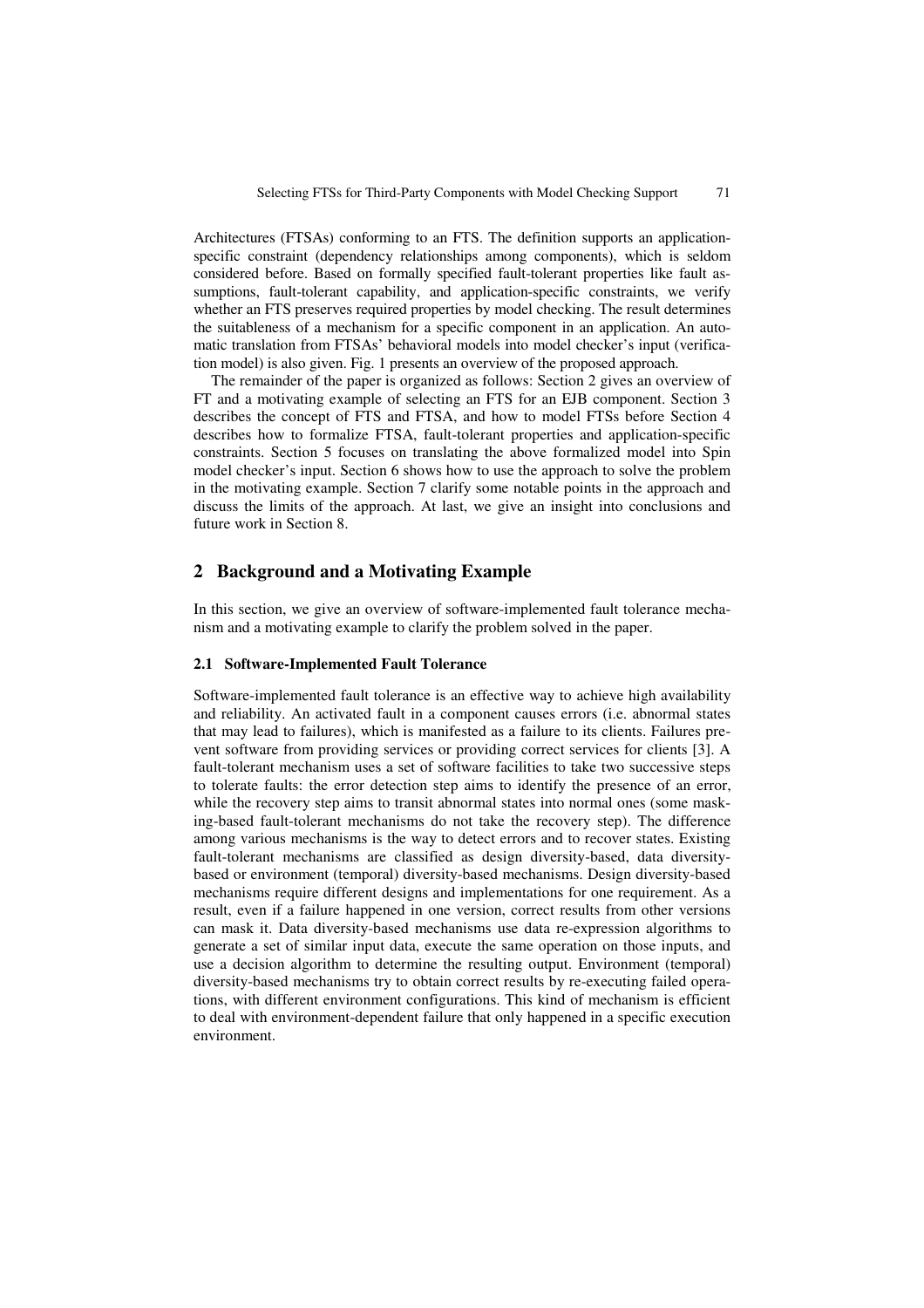Fault-Tolerant Style (FTS) specifies the structural and behavioral characters of an fault-tolerant mechanism very well. Usually FTSs can be modeled in: a) Box-and-line diagrams and formal (or informal) behavioral descriptions [27]; b) Architectural Description Languages (ADLs) [10, 13, 25]; or c) UML or an UML profile [26, 14]. The latter two are widely used in current practices. We take an UML profile for both SA and FT as the modeling language in the study, but pure ADLs can also be used.

### **2.2 A Motivating Example**

ECperf [9] is an EJB benchmark application, which simulates the process of manufacturing, supply chain management, and order/inventory in business problems. *Create-a-New-Order* is a typical scenario in ECperf, i.e. a customer lists all products, adds some to a shopping cart, and creates a new order. We use Software Architecture (SA) model to depict the interactions among EJBs in the scenario in Fig. 2. We assume these EJBs are black boxes and we have nothing known about their implementation details. The structural model of ECperf comes from runtime information analysis, with the monitoring support provided by a reflective JEE Application Server (AS) [16].



**Fig. 2.** The part of software architecture of ECperf in the Create-a-New-Order scenario

ECperf cannot tolerate any faults originally, but it needs to be fault tolerable, especially for *ItemBmpEJB*, which is a frequently used bean-managed persistent EJB in the Create-a-New-Order scenario. There are on average more than 400 invocations for ItemBmpEJB, compared with only one invocation for *OrderEnt* in the scenario. The availability of ItemBmpEJB may be imperiled by database faults or unreliable connections to databases. These faults are permanent – they do not disappear unless the database or the connections are recovered, unlike transient faults which may disappear in a nondeterministic manner even when no recovery operation is performed. In addition, these faults are activated only under certain circumstances like heavy-load or heavy communication traffic. So the first fault-tolerant requirement is to make ItemBmpEJB capable of tolerating environment-dependent and non-transient (EDNT) faults.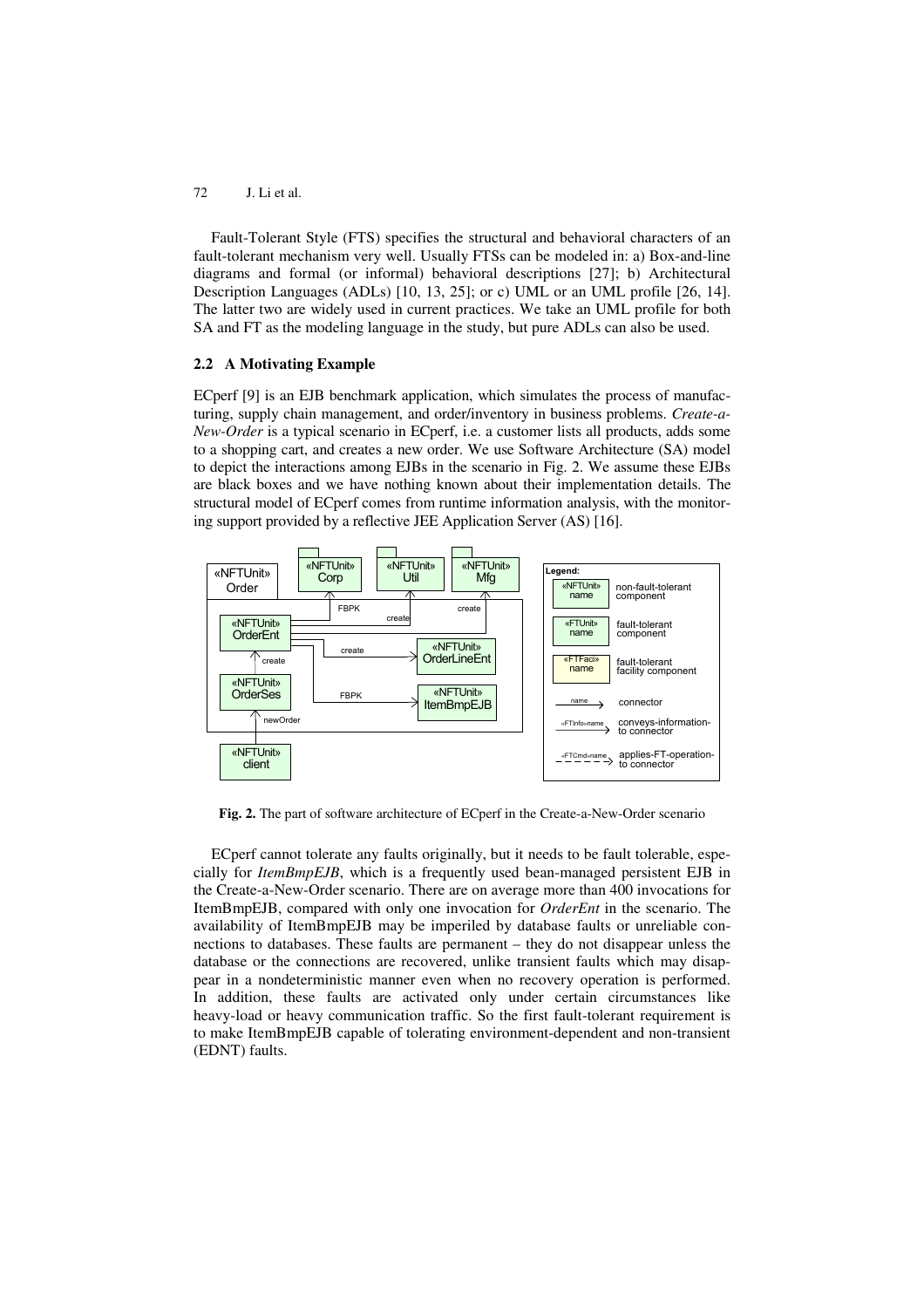A common constraint in applications is dependency among components. A component in an application may use other components to fulfill desired functionalities. We call the former a *depending* component, and the latter a *depended-on* component and there is a dependency between them [17]. We classify dependencies as *weak* ones or *strong* ones: If every time a depending component  $C_1$  uses a depended-on component  $C_2$ , and  $C_1$  has to look up or acquire  $C_2$  as the first step, there is a weak dependency. On the other hand, if  $C_1$  can invoke  $C_2$  directly by a reference R that is created during  $C_1$ 's first initialization, it is a strong dependency. Strong dependency is common because the design improves application's performance if the invocation happens frequently. With the proliferation of Dependency Injection design in componentbased development, the heavy dependency is more popular. Strong dependencies require a coordinated recovery capability. If  $C_2$  failed at some time, the R in  $C_1$  is invalid either. Any new invocation for  $C_2$  by the R would definitely cause a failure. From the point of view of fault, it is a global error that needs to be recovered coordinately, which is stated in our previous work [17]. Either the R is updated or  $C_1$  is recovered when recovering  $C_2$ . By analyzing runtime information, we find OrderEnt strongly depends on ItemBmpEJB because there is a *lookup* invocation in OrderEnt when it calls ItemBmpEJB at the first time, and there is not any lookup invocation later when calling ItemBmpEJB again. As a result, both of them should be configured with a fault-tolerant mechanism as a whole. Another application-specific constraint is that ItemBmpEJB's response time must be within 10 seconds because 10 seconds is long enough for a client waiting for a response.

When all fault-tolerant requirements and application-specific constraints are given, the problem is: which fault-tolerant mechanism is the most suitable one for ItemBmpEJB and OrderEnt, without any modifications on their source code? To solve the problem, we describe our approach step by step in the following sections.

#### **3 Modeling Fault-Tolerant Mechanisms as Styles**

In this section, we specify the structural and behavioral characters in fault-tolerant mechanisms as Fault-Tolerant Styles (FTSs) (Step 1.1 and 1.3 in Fig. 1). By surveying the literature on FT [2, 3], we derive some reusable parts that can be combined to form different FTSs. The well organized FTSs form the foundation of selecting a suitable mechanism for an application.

#### **3.1 The Concept of Fault-Tolerant Styles**

Although different fault-tolerant mechanisms are distinguished by their structure and interactions with functional components, their primary activities are similar. They control the messages passed in or received from a component, and monitor or control a component's states. An architectural style is a set of constraints on coordinated architectural elements and relationships among them. The constraints restrict the role and the feature of architectural elements and the allowed relationships among those elements in a SA that conforms to that style [21]. From the point of view of architectural style, entities in a fault-tolerant mechanism are modeled as components, interactions among the entities are be modeled as connectors, and constraints in a mechanisms are modeled as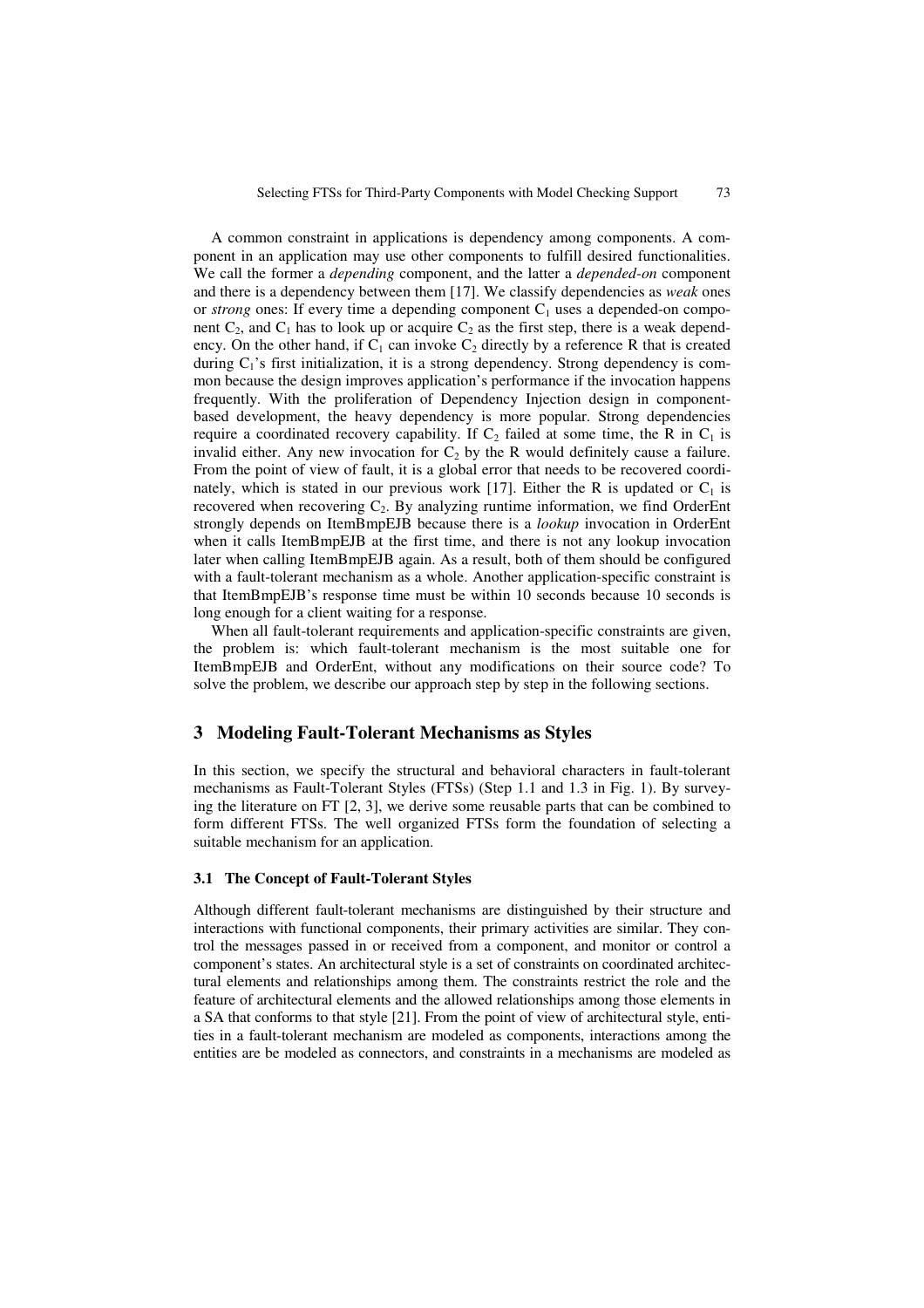**Table 1.** The stereotype definition for both fault-tolerant components and connectors in FTSA

| <b>UML Stereo-</b> | <b>Type</b> | Meaning                                                               |
|--------------------|-------------|-----------------------------------------------------------------------|
| type               |             |                                                                       |
| «FTUnit»           |             | Component Components that have fault-tolerant capabilities            |
| «NFTUnit»          |             | Component Components that have not fault-tolerant capabilities        |
| «FTFaci»           |             | Component Facility components that enable fault tolerance. By obeying |
|                    |             | specific structural constraints and coordination, «FTFaci»            |
|                    |             | elements interact with «NFTUnit» elements, to make the latter         |
|                    |             | fault-tolerable.                                                      |
| «FTCmd»            | Connector   | Changing states                                                       |
| $\ll$ FTInfo $\gg$ | Connector   | Conveying information                                                 |

an FTS [18, 26], which is a kind of architectural style. The architecture of a faulttolerant application is a Fault-Tolerant Software Architecture (FTSA), which conforms to an FTS and tolerates a kind(s) of faults.

We use a UML profile for both SA and FT [20, 26] and made necessary extensions to specify FTSs and FTSAs (see Table 1), because UML is widely used and easy for communication. There are three kinds of components in the profile: *«NFTUnit»* components are business components without fault-tolerant capability; *«FTUnit»* components are business components with fault-tolerant capability either by its internal design or by applying a set of *«FTFaci»* components to an «NFTUnit» component. We define a stereotype «FTFaci» for well-designed and reliable components, which provide FT services for «NFTUnit»components. There are two kinds of connectors: «FTInfo» connectors are responsible for conveying a component's states to another; «FTCmd» connectors are responsible for changing an «NFTUnit» component's states. An «NFTUnit» component and its attached «FTFaci» components, which interact with each other in a specific manner, form a composite «FTUnit» component.

Based on the profile, we model fault-tolerant mechanisms as FTSs. Each mechanism's structure is modeled in UML2.0 component diagram (see Fig. 3 (a)). In order to model the mechanism's behavior in a similar manner, we use UML2.0 sequence diagram. UML2.0 sequence diagram provides a visual presentation for temporal relations among concerned entities, but its capability to explicitly specify internal states and states transition are limited. So we introduce a special *calculation occurrence* from the general *execution-occurrence* definition in UML2.0 sequence diagram. Execution-occurrences are rectangles drawn over lifelines in a sequence diagram, and represent the involvement of components in an interaction or scenario (see Fig. 3 (b)). A calculation occurrence is a special execution-occurrence to define, initialize or change variables in an interaction. The order of different calculation occurrences in a scenario stands for the temporal relations among interactions.

*Micro-reboot* mechanism [7] is an illustrative mechanism to be modeled as FTS. A Micro-reboot style consists of some «FTFaci» components (ExceptionCatcher, Reissuer, and BufferRedirector) and an «FTCmd» Reboot connector for an «NFTUnit» component (Fig. 3). The ExceptionCatcher catches all unexpected exceptions in the «NFTUnit» component. After the caught exceptions are analyzed and the failed component is identified, the failed component is rebooted. Meanwhile, the BufferRedirector blocks incoming requests for the component during recovery. When the failed component is successfully recovered, the BufferRedirector re-issues the blocked requests and the normal process is resumed.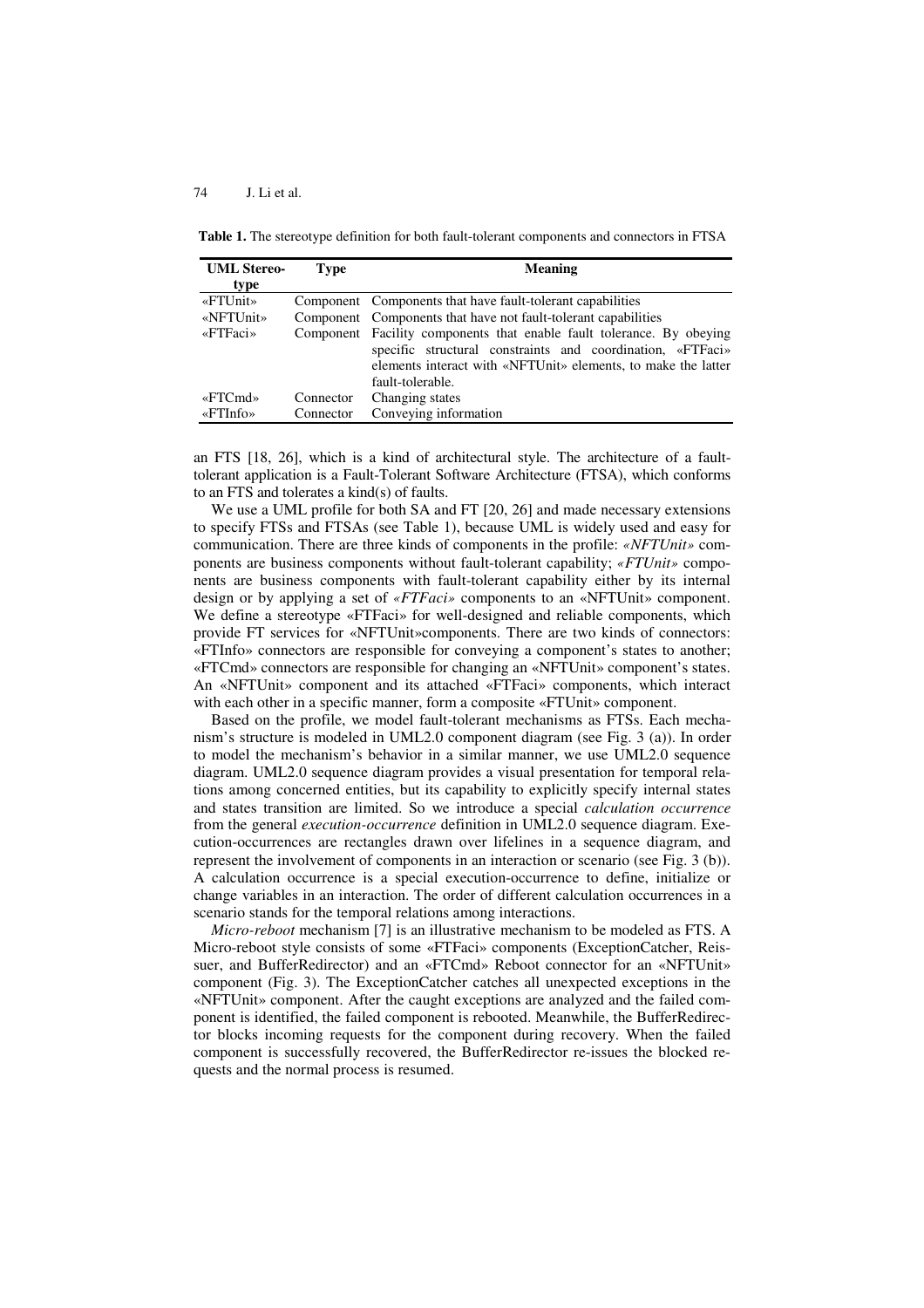

(b) The behavioral of *Micro-reboot* style

**Fig. 3.** The structural (a) and behavior (b) specifications of Micro-reboot style

We also model other FTSs such as Simple Retry style and Retry Blocks style. Simple Retry style is similar to Micro-reboot style except it only re-invokes a failed component again, without rebooting it. Retry Blocks style is similar to Simple Retry style except it uses data re-expression component to mutate inputs before retrying. These FTSs are not shown in the paper due to the space limitations.

#### **3.2 The Classification of Fault-Tolerant Styles**

We identify some common and key «FTFaci» components and «FTCmd» connectors in Table 2, which can be used for third-party components. They are classified by their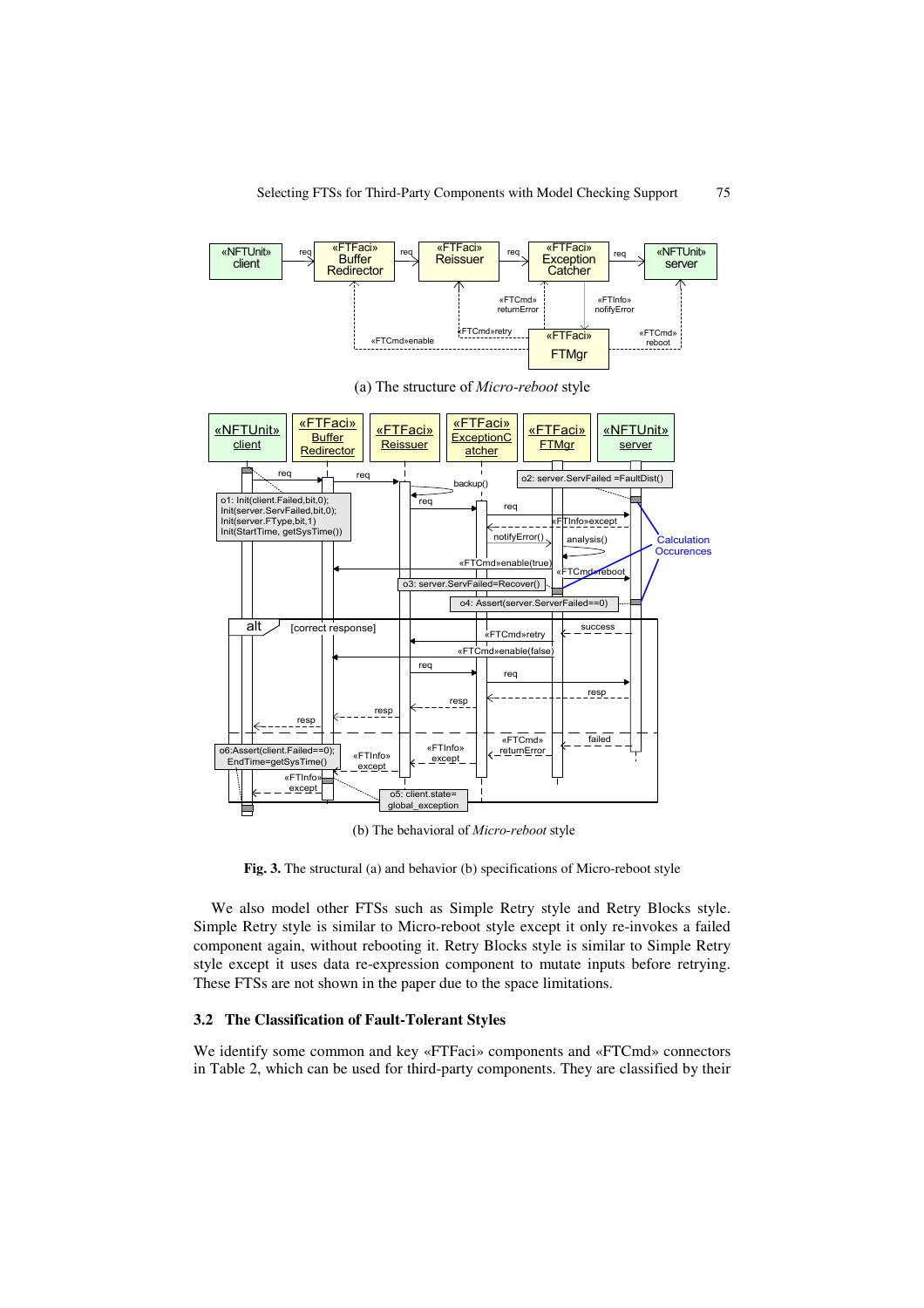functionalities: detecting errors, recovering error states, or smoothing the recovery procedures. A complete FTS consists of an error-detection part, a recovery part, and an auxiliary part (Some FTSs only have two parts or even one part, depending on different FT design principles). Combinations based on the above FT components or connectors form different FTSs. In Fig. 4, seven major FTSs are given by the combination of these entities. These FTSs stands for typical fault-tolerant mechanisms for third-party components. Recovery Blocks and N-Version Programming are design diversity-based mechanisms; N-Copy Programming and Retry Blocks are data diversity-based mechanisms; and Micro-reboot, Simple Retry, and Checkpoint-restart are environment (temporal) diversity-based mechanisms.

The identification of common «FTFaci» components and «FTCmd» connectors makes FTSs flexible. A FTS's error detection part or recovery part can be replaced by another if necessary. For example, Recovery Block style, which works on a primary component and a secondary component implementing same functions, requires an AcceptanceTest to determine whether the primary works correctly or not. But if the primary mainly thrown exceptions when a failure happened, AcceptanceTest is not good at dealing with such abnormal. It can be replaced by ExceptionCatcher, which

| <b>Type</b>               | Component/ Con-         | <b>Explanation</b>                                          | <b>Mechanism</b>     |
|---------------------------|-------------------------|-------------------------------------------------------------|----------------------|
|                           | nectors in FTSA         |                                                             | examples             |
| Detection<br><b>Error</b> | «FTFaci»                | exceptions<br>Catches<br>by<br>thrown                       | a Micro-reboot.      |
|                           | <b>ExceptionCatcher</b> | component                                                   |                      |
|                           | «FTCmd»                 | Periodically sends a request to a                           | Watchdog.            |
|                           | Watchdog                | component to testify its liveness.                          |                      |
|                           | «FTFaci»                | Decides the correctness of a returned                       | Recovery Blocks,     |
|                           | AcceptanceTest          | value                                                       | Retry Blocks.        |
|                           | «FTCmd» Reboot          | Resets a failed component's states by                       | Micro-reboot.        |
|                           |                         | reboot                                                      |                      |
| Recovery                  | «FTFaci»                | Set a component's states, according to                      | Checkpoint-restart.  |
|                           | <b>StateSetter</b>      | given parameters.                                           |                      |
|                           | «FTFaci» Switcher       | Sends a request to a version/instance of a Recovery Blocks. |                      |
|                           |                         | component.                                                  |                      |
|                           | «FTFaci»                | Sends identical requests to multiple                        | N-Version Pro-       |
|                           | DistributerCollector    | versions/instances of a component, and                      | gramming (NVP),      |
|                           |                         | determines a result by comparing all the                    | $N$ -Copy            |
|                           |                         | returned values.                                            | Programming (NCP)    |
| Auxiliary                 | «FTFaci»                | Slightly modifies an input                                  | Recovery Blocks,     |
|                           | DataReexpression        |                                                             | NCP.                 |
|                           | «FTFaci»                | Buffers all requests to a failed component                  | Micro-reboot.        |
|                           | BufferRedirector        | and redirects them when it is recovered                     |                      |
|                           | «FTCmd» Reissuer        | Re-sends a request to the target                            | Checkpoint-restart.  |
|                           |                         | component, after a varied waiting time                      |                      |
|                           | «FTFaci» FTMgr          | Coordinates operations between error                        | Used in All most all |
|                           |                         | detector and recovery, or between several                   | mechanisms.          |
|                           |                         | recovery operations                                         |                      |

**Table 2.** Key modules in fault-tolerant mechanisms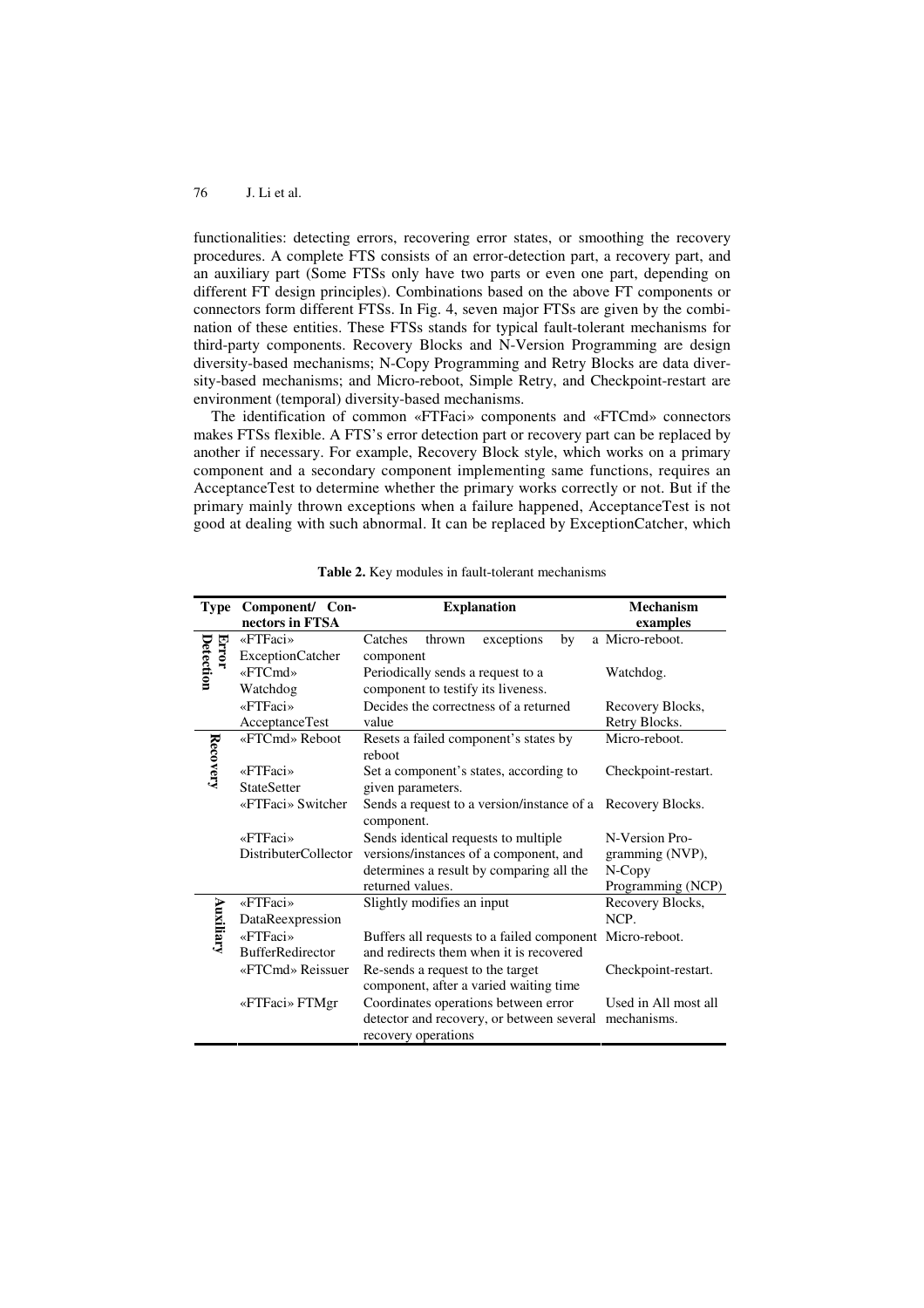is good at dealing with failures manifested as exceptions. The occasion of a replacement is usually decided by the time when a fault assumption is changed, and the verification of the correctness of the replacement is supported by our model checking approach described in Section 5 if only the correctness is also specified as a property.

The combined FTSs would be more plentiful if more «FTFaci» components or «FTCmd» connectors are included. But keep in mind that not all existing fault-tolerant mechanisms are meaningful for third-party components. Because implementation details of these components are hidden from application developers, and components' internal states are invisible except those accessed through a predefined interface. Most of the mechanisms in the classification can be externally attached to components. A notable example is checkpoint-restart mechanism. Almost all checkpoint-restart protocols require accessing a component's internal states. Considering an impractical assumption that all components provide an interface to get/set their internal states, checkpoint-restart can only apply to a considerably small number of third-party components that provide state manipulation operations. The similar situation exists in replication mechanism too.



**Fig. 4.** The classification of FTSs according to their design principles. We assign the common «FTFaci» components and «FTCmd» connectors to a classification framework give by [3], and we show how to form a FTS by combining some of them.

## **4 Modeling Fault-Tolerant Properties and Application-Specific Constraints**

#### **4.1 Fault-Tolerant Properties and Application-Specific Constraints**

Given a specific application, a set of requirements on fault-tolerant capabilities, and a set of candidate FTSs, it is critical to select the most suitable one for concerned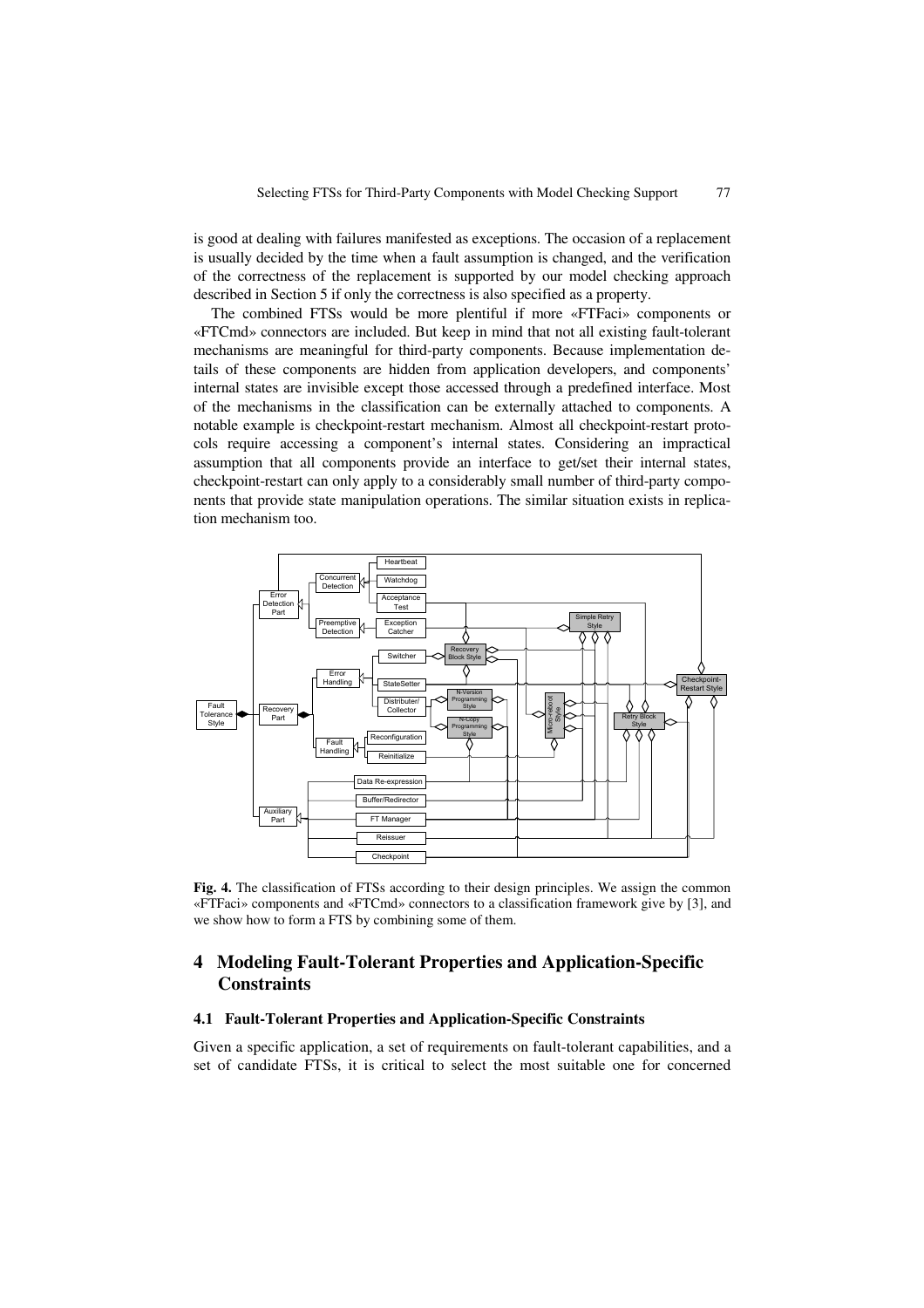components in the application to meet the requirements. In this section, we abstract both fault-tolerant capability requirements and fault assumptions on components as fault-tolerant properties, and specify application-specific constraints (Step 1.2 in Fig. 1). In the next section, we translate an FTS's behavioral models in UML sequence diagram, the properties, and the constraints into verification models, and use model checking to verify the FTS's satisfaction of the properties and the constraints.

**Table 3.** Fault-tolerant properties and application-specific constraints

| <b>Property Name &amp; Description</b><br><b>Type</b>                                                                                                                                                                                                                                                       |  |
|-------------------------------------------------------------------------------------------------------------------------------------------------------------------------------------------------------------------------------------------------------------------------------------------------------------|--|
| <b>Transient fault assumption (P<sub>1</sub>)</b> : When a component is providing services and a<br><b>Fault Assumptions</b><br>transient fault is activated in it then, its states will be resumed if a fault-tolerant<br>mechanism was applied. Transient faults are nondeterministic and are also called |  |
| "Heisenbugs".                                                                                                                                                                                                                                                                                               |  |
| Environment-dependent and non-transient (EDNT) fault assumption $(P_2)$ :                                                                                                                                                                                                                                   |  |
| When a component is providing services and an EDNT fault is activated in it then,                                                                                                                                                                                                                           |  |
| its states will be resumed if a fault-tolerant mechanism was applied. EDNT faults are                                                                                                                                                                                                                       |  |
| deterministic and activated only on a specific environment.<br>Environment-independent and non-transient fault assumption (EINT) $(P_3)$ :                                                                                                                                                                  |  |
|                                                                                                                                                                                                                                                                                                             |  |
| When a component is providing services and an EINT fault is activated in it then, its                                                                                                                                                                                                                       |  |
| states will be resumed if a fault-tolerant mechanism was applied. EINT faults are                                                                                                                                                                                                                           |  |
| deterministic and are independent of specific environment.                                                                                                                                                                                                                                                  |  |
| <b>Fault containment</b> $(P_4)$ : If an error is detected in a component, other components                                                                                                                                                                                                                 |  |
| would not be aware the situation.                                                                                                                                                                                                                                                                           |  |
| <b>Generic Fault-</b><br><b>Capabilities</b><br><b>Fault isolation <math>(P_5)</math>:</b> When a failed component is being recovered, no new incoming                                                                                                                                                      |  |
| requests can invoke the component.                                                                                                                                                                                                                                                                          |  |
| <b>Fault propagation (<math>P_6</math>)</b> : If an un-maskable fault is activated in a component and it                                                                                                                                                                                                    |  |
| cannot be recovered successfully, the client, who issues the request and activates the                                                                                                                                                                                                                      |  |
| fault, would receive an error response.                                                                                                                                                                                                                                                                     |  |
| <b>Coordinated error recovery (P<sub>7</sub>):</b> If a global error, which affects more than one                                                                                                                                                                                                           |  |
| component, happened, the error can be recovered.                                                                                                                                                                                                                                                            |  |
| Specific<br><b>Weak dependency</b> ( $\mathbf{P}_8$ ): Component C <sub>1</sub> weakly depends on component C <sub>2</sub> .                                                                                                                                                                                |  |
| ಕ<br><b>Strong dependency (P<sub>9</sub>):</b> Component $C_3$ strongly depends on component $C_2$ .                                                                                                                                                                                                        |  |
| <b>Timely constraint (P<sub>10</sub>):</b> A component always delivers correct response within 10                                                                                                                                                                                                           |  |
| Constraints<br>seconds.                                                                                                                                                                                                                                                                                     |  |

Fault assumption is a kind of important properties. It assumes the characters of faults in a component or an application. Only when an FTS can deal with a certain kind of fault, it is meaningful to discuss the FTS's other capabilities. Properties  $P_1$ ,  $P_2$ , and  $P_3$  shown in Table 3 denote three fault assumptions. These three properties form a dimension of selecting FTSs. Then fault containment, fault isolation, fault propagation, and recovery coordination are four generic fault-tolerant capabilities. They are shown in Table 3 as  $P_4$  to  $P_7$  and form another dimension of the selection.  $P_4$ stipulates that the source of a failure should be masked, for fear of error propagation. Because not all errors can be masked, property  $P_6$  states that if a failed component cannot be recovered, the error should be allowed to propagate to others to trigger a global recovery processes. This is important for some faults that can be tolerated by coordinated recovery among several dependent components.  $P_5$  stipulates that new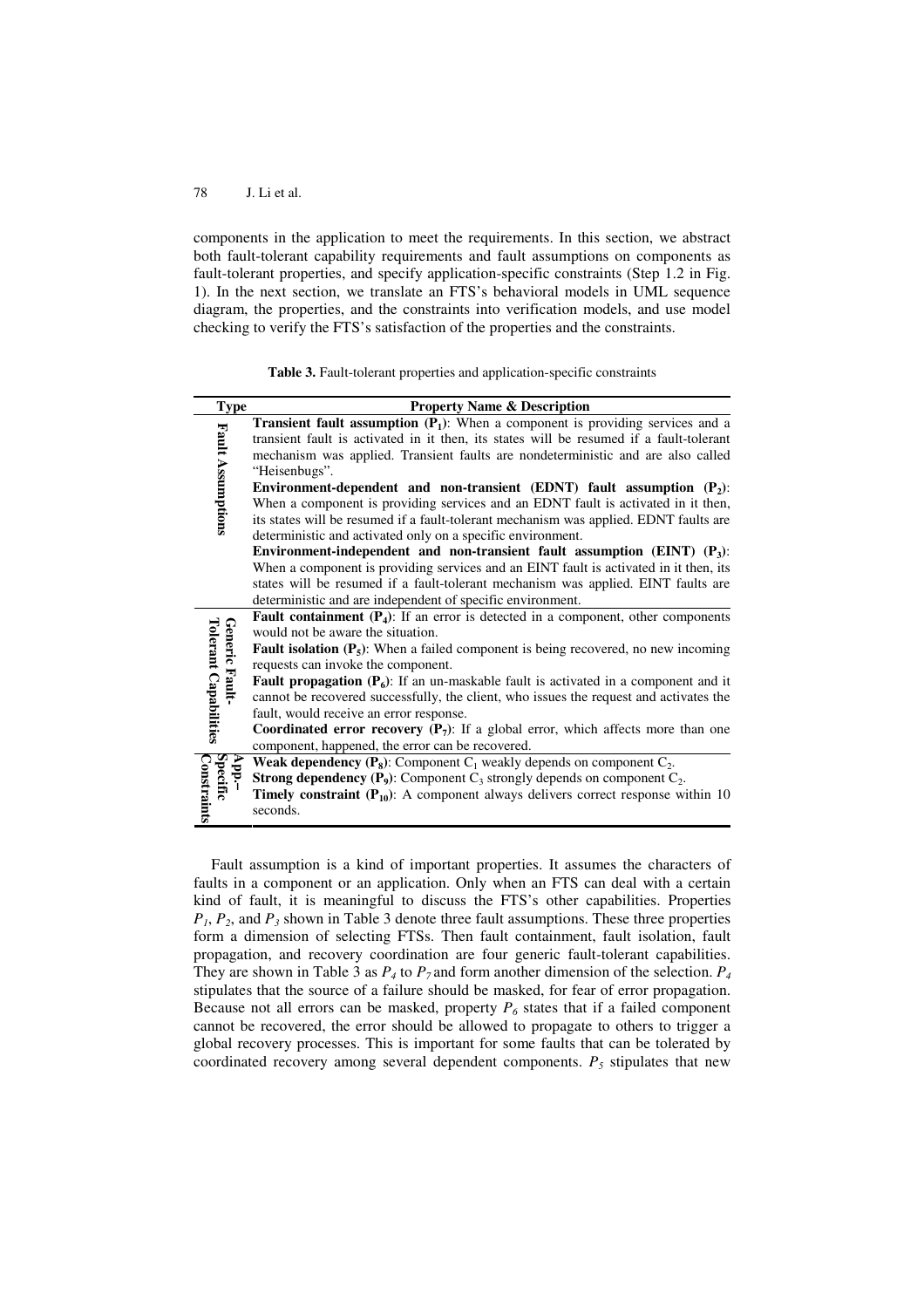incoming requests cannot arrive at a failed component.  $P_7$  is related to applicationspecific constraints  $P_8$  and  $P_9$ , so it will be explained later. At last, applicationspecific constraints can also affect the selection of suitable FTSs. Properties  $P_8$  to  $P_{10}$ describe some application-specific constraints.  $P_8$  and  $P_9$  stipulate weak and strong dependencies among components, respectively. Property *P10* states a performancerelated constraint: a component's response time must not be more than a certain time in all circumstances.

It should be noted that the above fault-tolerant properties only covers some important and typical ones, and they are distilled from a study of FT [3, 2]. Other properties, such as those presented in Yuan et al.'s study [13], can also be appended to the table.

#### **4.2 Specifying Properties**

Before formally specifying fault-tolerant properties, we define a base for FTSA. In an FTSA model, components  $C = \{c_1, c_2, ..., c_n\}$ , where each  $c_i$  ( $1 \le i \le n$ ) is a «NFTUnit» component. States of an component belong to a states set *S={normal, local\_error, global error}* and  $\forall c \in C$ , *c.state*  $\in S$ . Local errors are abnormal states that affect only one component and can be resumed by recovering this component individually, whereas global errors may affect more than one component and need to be recovered by coordination of all affected components. Each «NFTUnit» component has a variable *Failed* to indicate whether the component is failed or not, and *ErrorName* to indicate the name of an error.

$$
\forall c \in C, c. Failed = \begin{cases} false, if c. state = normal \\ true, otherwise \end{cases}
$$

The variable *ServFailed* is an alias of *Failed* in a component that provides services for others. Each «NFTUnit» component has an *Ftype* to indicate its fault assumption in a scenario. ∈∀ *cCc* ., *Ftype*∈*{transient, EDNT, EINT}*. For each «NFTUnit» component, it is attached by a fault activation function *FaultDist*, which specifies faults' activation occasions and duration in the component decided by *Ftype* and the given failure-interval distribution. The function may transit a component's state from *normal* to *local\_error* or *global\_error*.

The above definition only covers FT-related issues. To represent applicationspecific constraints, we classify them as two types because application-specific constraints are various. Generally, if a constraint manifested as "*p implies q*", it is treated as fault-tolerant properties, like  $P_{10}$  in Table 3. If a constraint cannot be manifested as "*p implies q*", it would be treated as an extra modification of the state transition of FTSA. In our study, we take dependencies as an example of such constraints. It is one of important application-specific constraints in FT. For each  $c_1$  and  $c_2$  in *C*, we denote  $c_1 \prec_w c_2$  if  $c_1$  weak dependent on  $c_2$ , and  $c_1 \prec_s c_2$  if  $c_1$  strong dependent on  $c_2$ , otherwise,  $c_1$  is independent from  $c_2$  (i.e. there is no dependent relationships between them).

The lifecycle of a component is modeled as a process. The initial trigger of a components' state transition is a request for its service. A component's state transition function  $\delta$  under the constraint of dependent relationship are: if  $c_1 \prec_c c_2$ ,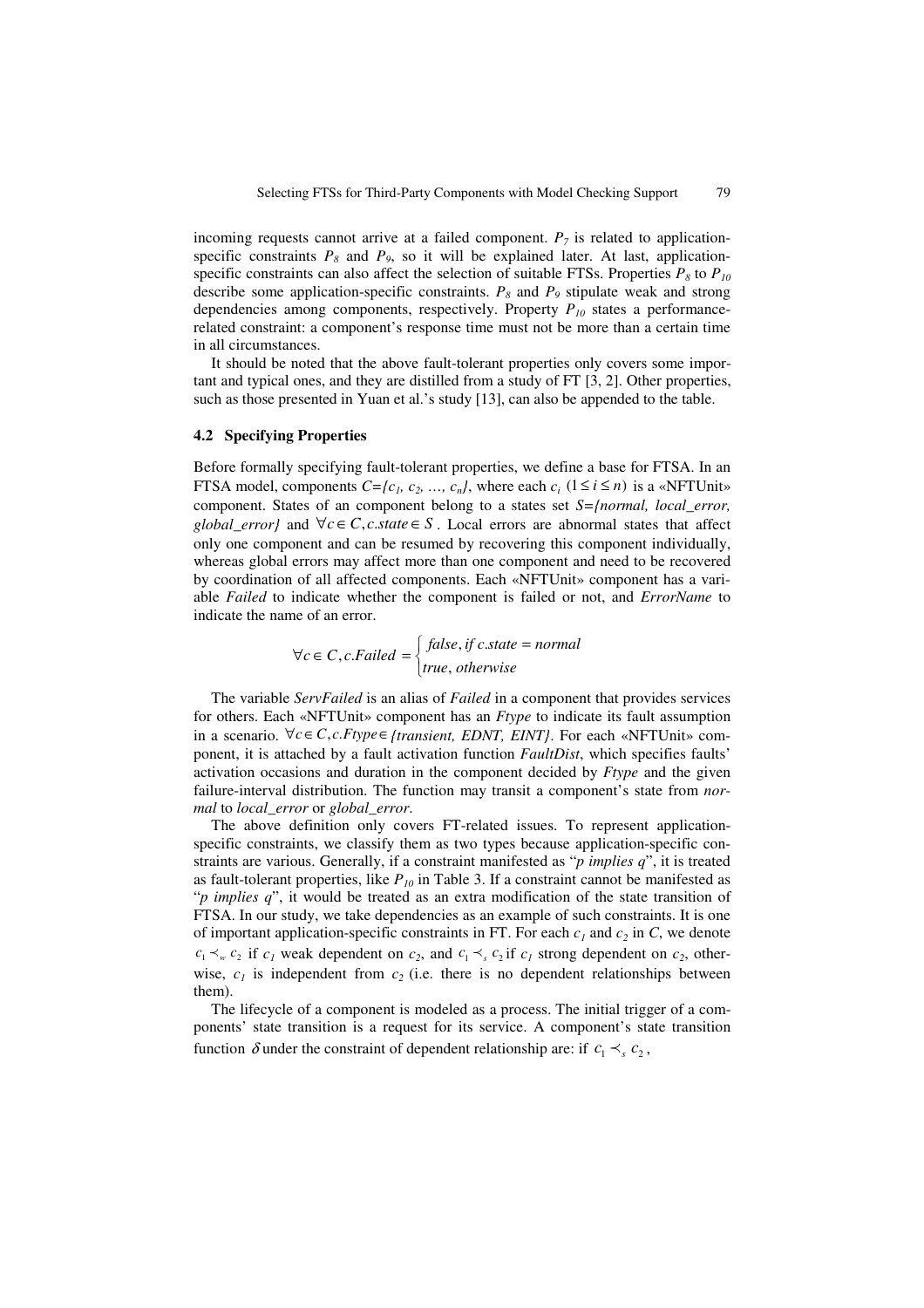$$
\delta(c_1.\text{state}) = \begin{cases}\n\text{FaultDist}(c_1.\text{Ftype}), & \text{if } c_1.\text{state} = \text{normal and } c_2.\text{state} = \text{normal} \\
c_1.\text{state}, & \text{if } c_1.\text{state} != \text{normal and } c_2.\text{state} = \text{normal} \\
\text{local\_error}, & \text{if } c_2.\text{state} != \text{normal}\n\end{cases}
$$

Otherwise (i.e.  $c_1 \prec_w c_2$  or  $c_1$  is independent from  $c_2$ ),

$$
\delta(c_1.state) = \begin{cases} FaultDist(c_1.Ftype), if \ c_1.state = normal \\ c_1.state, \qquad otherwise \end{cases}
$$

An FTS's recovery part has a *Recover* function to transit a component's error state to a normal one. «FTFaci» FTMgr holds a list *comp* containing components which is configured to be fault tolerable. The components in *comp* have an extra *recovering* state, which is visible only by the FTMgr, and a variable to indicate the name of an error.

Based on the above definitions, informally expressed fault-tolerant properties and application-specific constraints in Table 3 are formalized as:

 $P_1$ **:** *client.o<sub>1</sub>.Failed* = *false*  $\wedge$  *server.o<sub>2</sub>.ServFailed* = *true*  $\wedge$  *server.o<sub>2</sub>.Ftype* = *transient*  $\Rightarrow$  *server.o<sub>4</sub>.Failed* = *false* 

*P<sub>2</sub>*: *client.o<sub>1</sub>.Failed* = *false*  $\land$  *server.o<sub>2</sub>.ServFailed* = *true*  $\land$  *server.o<sub>2</sub>.Ftype* = *EDNT*  $\Rightarrow$  *server.o<sub>4</sub>.Failed = false* 

*P<sub>3</sub>*: *client.o<sub>1</sub>.Failed* = *false* ^ *server.o<sub>2</sub>.ServFailed* = *true* ^ *server.o<sub>2</sub>.Ftype* = *EINT* ⇒ *server.o4.Failed = false* 

*P<sub>4</sub>*: *client.o<sub>1</sub>.Failed* = *false*  $\land$  *server.o<sub>2</sub>.ServFailed* = *true*  $\Rightarrow$  *client.o<sub>6</sub>.Failed* = *false*  $P_5$ : *client.o<sub>1</sub>.Failed = false*  $\land$  *server.o<sub>2</sub>.ServFailed = true*  $\land$  *FTmgr.o<sub>3</sub>.comp[server].*  $state = recovering \Rightarrow \forall c \in C$ , *c != server, c.ErrorName != FTmgr.o<sub>3</sub>.comp [server].ErrorName* 

 $P_6$ **:** *client.o<sub>1</sub>.Failed* = *false*  $\wedge$  *server.o<sub>2</sub>.ServFailed* = *true*  $\wedge$  *server.o<sub>4</sub>.ServFailed* = *true*  $\Rightarrow$  *client.o<sub>6</sub>.Failed* = *true* 

 $P_7$ **:** *client.o<sub>1</sub>.Failed* = *false*  $\land$  *server.o<sub>2</sub>.ServFailed* = *true*  $\land$  *server.o<sub>2</sub>.state* = global  $error$ )  $\Rightarrow$  *client.o<sub>6</sub>.Failed = false*  $\land$  *server.o<sub>6</sub>.Failed = false.* 

*P<sub>8</sub>*:  $c_1 \prec_w c_2$ 

 $\mathbf{P}_9$ :  $c_3 \prec_s c_2$ 

 $P_{10}$ : *client.o<sub>1</sub>.Failed = false*  $\wedge$  (server.o<sub>2</sub>.ServFailed = false  $\vee$  server.o<sub>2</sub>.ServFailed =  $true \implies$  *client.o<sub>6</sub>.EndTime - client.o<sub>1</sub>.StartTime <= 10.* 

The  $o_1$ ,  $o_2$ ,  $o_3$ ,  $o_4$  and  $o_6$  in the above formal specification are calculation occurrences in the extended sequence diagram (based on Fig. 3 (b)). The *StartTime* and *EndTime* variables in  $P_7$  are user defined variables which record the time of starting a request and receiving a response.

## **5 Translating Behavioral Models and Properties into Verification Models**

We verify FTSs' satisfaction of fault-tolerant properties and application-specific constraints by Spin model checker [12], because it is proven effective in many indus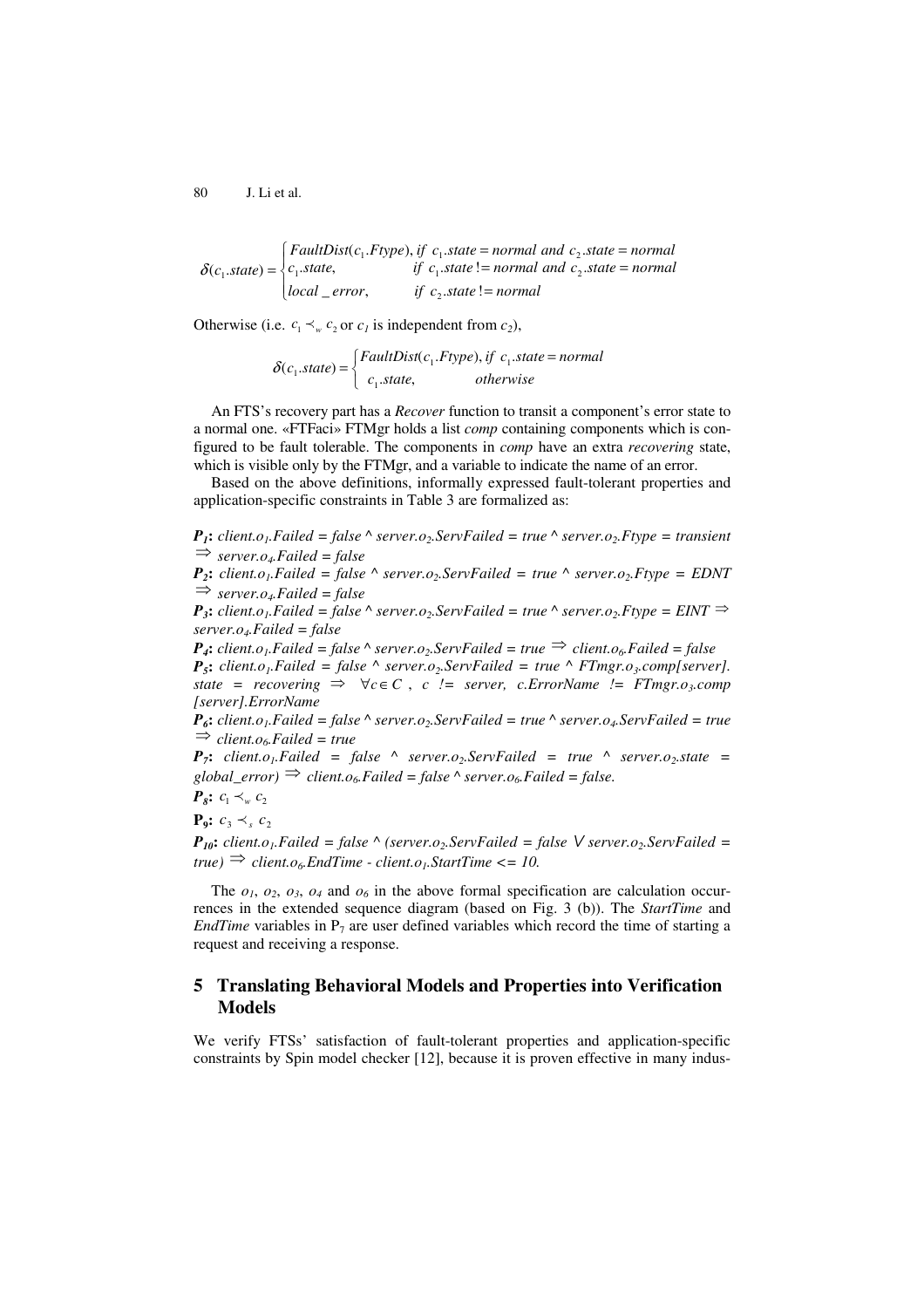trial applications [12]. However a system to be verified in Spin must be modeled in Promela (Process Meta-Language). Programs in Promela cannot be visualized as UML diagrams, and are often called verification model.

We predefine a set of templates to automatically translate the extended UML2.0 sequence diagrams into Spin's verification model (Step 2 in Fig. 1). The automatic translation of standard elements in UML2.0 sequence diagram has been addressed in related literature [5]. Interaction elements in UML2.0 sequence diagram, such as timeline and message dispatch, are mapped to basic block or elements in Promela, such as process (*proctype*) and channel (*chan* element). Structured control operators in UML2.0 sequence diagrams, such as conditional execution and loop execution, are mapped to control-flow constructs in Promela, such as the selection statement  $(i, \hat{i}, \hat{j})$ and loop statement (*do*…*od*).

Calculation occurrences defined in our extension are mapped to code blocks in Promela processes, based on the position where the calculation occurrence is placed on. Variables defined in calculation occurrences are mapped to variables in Promela, and all of them are initialized in the Promela-defined init process. The variables may be re-assigned by *FaultDist* function that we defined to simulate faults, by *Recover* function that simulate a fault-tolerant mechanism, or by build-in functions such as obtaining system clock. The fault simulation function is mapped to a separate parameterized process that interacts with other processes.

Finally, conclusions in properties predicate are mapped to assertion statements in Promela. The positions of the assertions are decided by the quantifiers (universal or existential) of predicate and execution occurrences in which the conclusions covered. For example, a universal quantifier is prefixed to a component in the conclusion of property  $P_5$  in Section 4.2, so the corresponding assertion should be placed in all processes corresponding to timelines of components, and its position in the processes must be after the position of the last execution occurrence  $(o_2)$  in  $P_5$ . For some application-specific properties that cannot be specified as predicates, such as  $P_8$  and  $P_9$ , they are represented by affecting components' state transitions.

In model checking process (Step 3 in Fig. 1), Spin simulates an FTS's behavior and traverses all its states combinations. As we explained before, a component's states are defined and stored in variables defined in the calculation occurrences. These states are initialized at the beginning, and re-assigned by fault simulation function and state transit rules. When Spin control flow arrives at an assertion, it checks the truth or not of the assertion. It either confirms that the properties hold or reports that they are violated. A false assertion means the style does not preserve the property represented by the assertion and a counter-example is provided. Otherwise, the above verification process continues. When all assertions are true, it means the FTS satisfies all the concerned properties.

## **6 Utilization of the Approach for ECperf**

In the previous sections, we explain how to specify fault-tolerant mechanisms that can be used for third-party components, how to specify fault-tolerant properties and application-specific constraints, and how to translate these specifications to verification model of Spin. In this section, we use the approach to selecting a suitable mechanism for ECperf.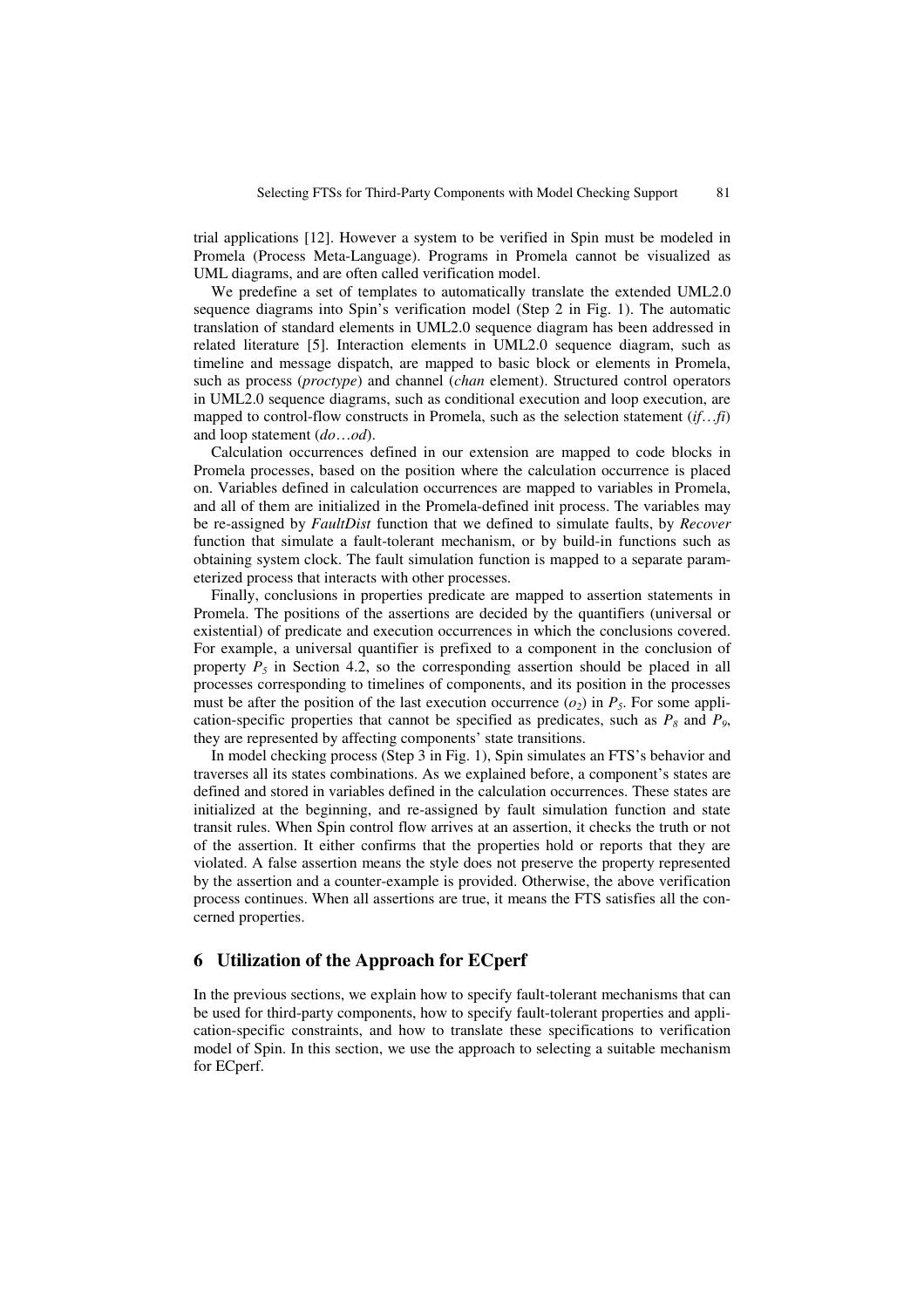

**Fig. 5.** The fault-tolerant architecture of ECperf that conforms to Micro-reboot style

Application-specific constraints can narrow the scope of candidate FTSs. ECperf runs on a sequential execution environment (JEE AS), so N-Version Programming style and N-Copy Programming style cannot be used because they require concurrent execution support. There exist no other variants of ECperf, so Recovery Blocks style cannot be used because it requires multiple alternatives for a same design. ItemBmpEJB does not provide interfaces to access its internal states, so Checkpoint and Restart style is excluded. Then the remaining candidates include Retry Blocks style, Simple Retry style, and Micro-reboot style. There are no more ECperf-specific characters help to select or exclude one of the above candidates. To select a suitable FTS from existing ones, we carry out a model checking process to verify if they satisfy fault-tolerant properties stated in Section 4.1 and ECperf-specific constraints.

We create three different versions of fault-tolerant ECperf by modifying its original SA. Each version conforms to one of the above three FTS (Fig. 5 shows the version conforming to Micro-reboot style). The behavioral models of the enhanced versions are translated into Promela programs, and we use Spin to verify their satisfactions on properties  $P_1$  to  $P_7$ , and  $P_{10}$  listed in Table 3 in Create-a-New-Order scenario. To verify property  $P_{10}$ , we calculate the average response time of ItemBmpEJB with the help of runtime information, and estimate average response time of «FTFaci» components in Micro-reboot style. The result is shown in Table 4 and Micro-reboot style is the winner because it fits the EDNT fault assumption and supports coordinated recovery, but Retry Blocks style and Simple Retry style cannot.

We also perform a set of comparative experiments to validate the practical correctness of the selection. In the experiments, micro-reboot mechanisms and simple retry mechanism are attached to the components at the external, with the supports of the reflective JEE AS. We periodically inject Java exceptions into ItemBmpEJB to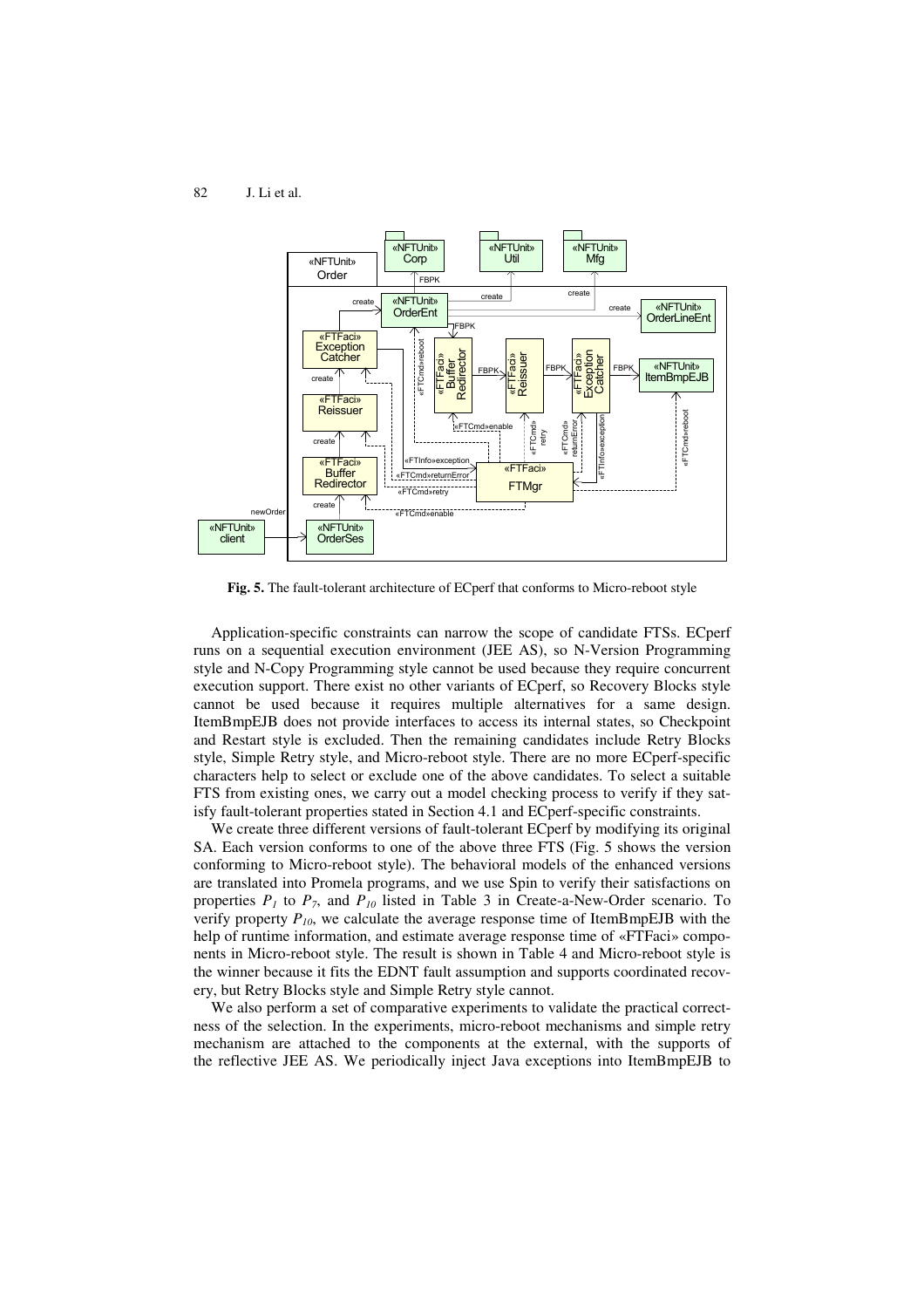simulate EDNT faults. As a result, the rates of successful submitted orders using Micro-reboot and Simple Retry are 87.3% and 50.7%, respectively, compare to 45.4% with no FT. It is clear that Micro-reboot style works better than Simple Retry style. The experimental result is coincident with the model checking result.

**Table 4.** The satisfaction of properties for Retry Blocks style, Simple Retry style, and Microreboot style. ( $\bullet$ : preserve;  $\circ$ : do not preserve). Fault assumptions form a dimension, other faulttolerant properties and some application-specific constraints form another dimension. The results in the dash-line rectangle shows that Micro-reboot style satisfied all concerned properties and constraints under EDNT fault assumption, while Retry Blocks style and Simple Retry style cannot.



## **7 Discussion and Related Work**

In the area of **Architecting Fault-Tolerant Systems** [1], components (computing entities), connectors (communication entities), and configuration (topology of components and connectors) have been used to model fault-tolerant software as FTSA. Previous work in the area mainly focus on how to model a specific fault-tolerant mechanism [10, 13, 14, 26, 27], for example, exception handling-based mechanism [14, 27]. A few studies consider the reasoning or analysis on an FTS. Yuan et al. [27] specify a Generic Fault-Tolerant Software Architecture (GFTSA), which obeys idealized Fault-Tolerant Component style, in formal language Object-Z, and perform manual formal proofs to demonstrate fault-tolerant properties the GFTSA preserves. The authors also present a template to automate the customization process when using the style. Sözer et al. [26] specify the structure of a local recovery style in an UML profile, and perform performance overhead and availability analysis. In contrast, we uniformly model and analysis various mechanisms that can be used for third-party components as fault-tolerant styles.

**Verifying fault-tolerant software via model checking** has been studied in previous work to prove the correctness of fault-tolerant design. Bernardeschi et al. [4] applies model checking to fault-tolerant software specified in Calculus of Communicating Systems (CCS)/Meije process algebra. Fault-tolerant properties are expressed in Action-based Computation Tree Logic (ACTL). Because a common prerequisite of model checking is that software model should be a formal one, this would be a barrier to its acceptance in practices. Some studies adopt another approach – after modeling software using popular modeling languages, translating the models into a formal one [8, 6]. Ebnenasir and Cheng [7] define a computation model and use UML state diagrams to specify fault, generic fault tolerant patterns, and fault-tolerant systems. The UML state diagram models are translated into Promela programs automatically. Thus the model is checked to verify its safety and liveness. The major difference between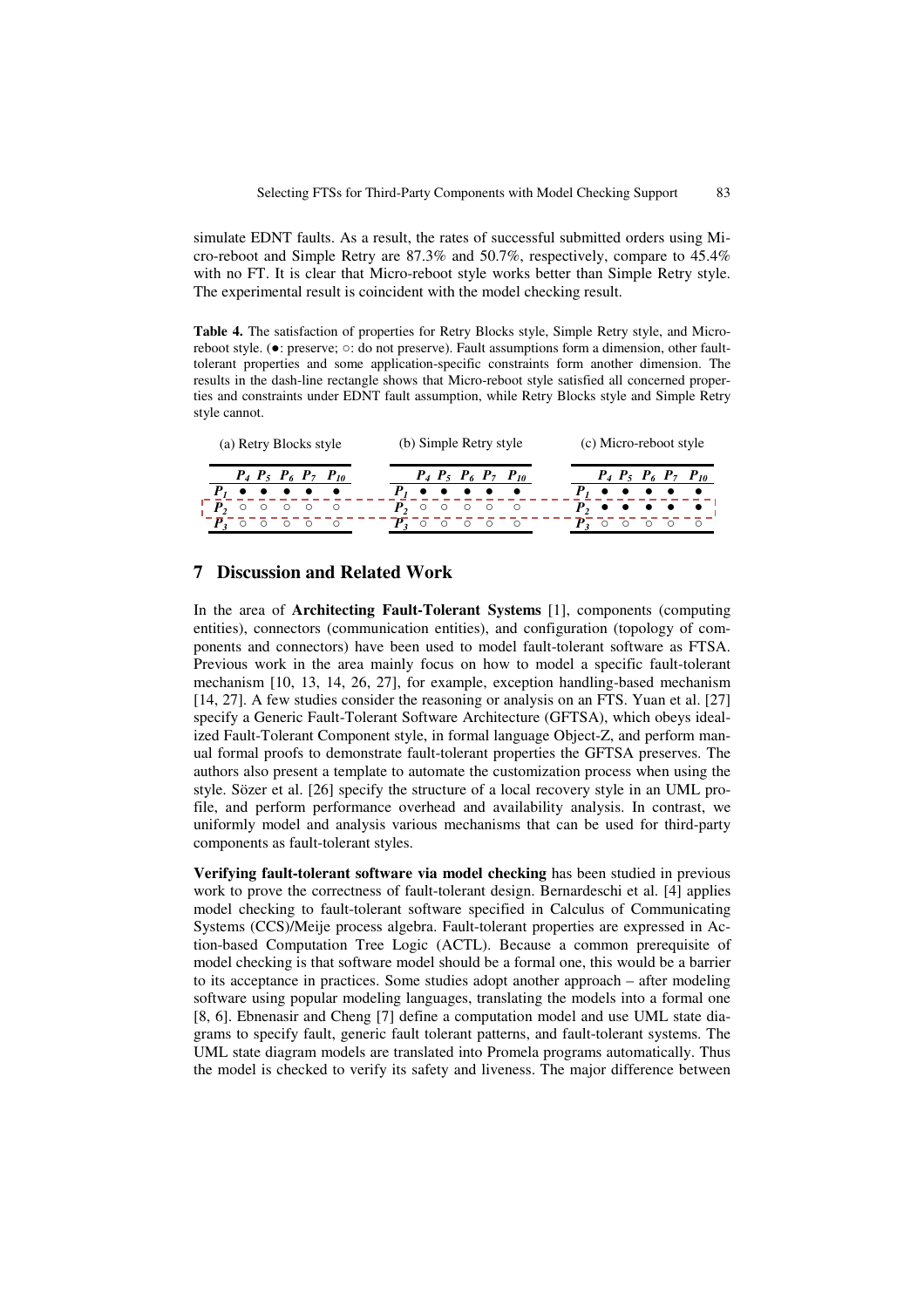their work and ours is that we concentrate on the specificity of fault-tolerant mechanisms but they focus on the generality of them. They define detector pattern and corrector pattern to covers all error detection mechanism and all recovery mechanisms. But a specific mechanism (Micro-reboot, checkpoint and restart, etc.) cannot be distinguished from others in such a generic definition.

We use UML2.0 diagram to model FTSs, and use Spin to verify both fault-tolerant properties and application-specific constraints because both are widely used and well studied. Other specification languages and model checkers can also be chosen to implement our approach, but it should be noted that the translation between FTS models and verification models is specific to the choice. For example, if we use a traditional ADL to specify FTSs' behaviors and a model checker's formal language to specify properties, the translation is not necessary. This alternative is not preferred because it not only requires application developers to learn a formal language, but also requires a manual modification of the verification model if the FTS is changed.

**The scalability of model checkers** is a major limit of the technique, because the explored states are restricted by the computational resources. But it is not a serious problem in our study. The verifications of fault-tolerant properties and applicationspecific constraints are carried out at SA level, and the number of states in FTSs is considerably small (*state*, *Failed*, *Ftype*, *comp*, etc.). Moreover, although the state may be large when taking application into consideration, the verification process is oriented to a scenario (for example, Create-a-New-Order scenario in the case study), in which the number of components is restricted.

We talk little about other general requirements (such as safeness and correctness of an FTSA). The reason is not in that these requirements are minor, but in that we focus on the selection of FTSs in the paper and these requirements do nothing helpful to the selection. In fact, we take them as prerequisites for all valid FTSs. This means these requirements must be met at first. Moreover, we touch the fringe of the interaction among FT and other software qualities like performance. Performance works as an application-specific constraint for the selection of FT styles. We believe similar solution is also helpful to make a trade-off between fault-tolerant styles and performance optimization patterns [14].

It is also abstractive to use more than one FTSs for a component in an application, thus the component is capable of tolerate many kinds of faults. But FT is an expensive measure that will impact other system qualities, such as performance. Multiple faulttolerant mechanisms for a component will definitely impose heavy penalty to the application. Moreover, intervenes among multiple FTSs will also make the configuration of FTSA much more complex and error-prone.

## **8 Conclusion and Future Work**

The proliferation of the development using third-party components brings new challenges to high availability or reliability because these components are often treated as black boxes. We present two levels of abstraction for the problem: fault-tolerant mechanisms that can improve third-party components' availability or reliability are abstracted as a Fault-Tolerant Styles; and fault assumptions, fault-tolerant capabilities, and application-specific constraints are abstracted as properties. The virtual of the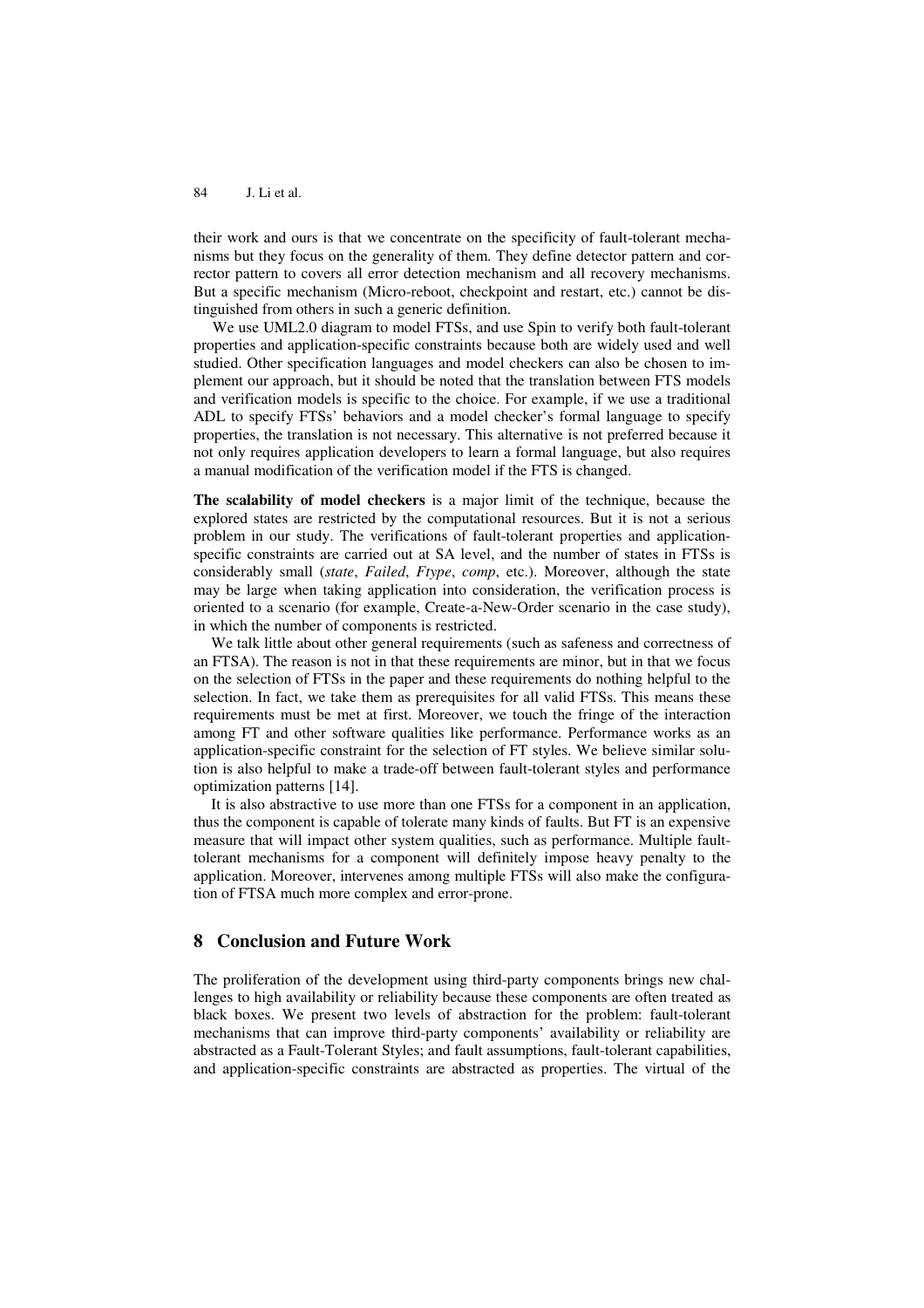model checking based approach proposed in the paper is making the selection of FTS for a specific application more confidently. The approach is more meaningful when components' failure characteristics and execution environment change continually.

The work presented in the paper does not cover the problem of how to merge «FTFaci» components into an applications' architecture, which also affects the correctness of an FTSA. We assume the merge is performed by FT experts in the paper but we are working on an automatic model merging to do the task, similar to existing work [19, 22]. We are also going to finish the development of a GUI tool to integrate FTS modeling tool, translating tool, and Spin model checker.

**Acknowledgments.** This work is sponsored by the National Key Basic Research and Development Program of China (973) under Grant No. 2009CB320703; the Science Fund for Creative Research Groups of China under Grant No. 60821003; the National Natural Science Foundation of China under Grant No. 60873060; the High-Tech Research and Development Program of China under Grant No. 2009AA01Z16; and the EU Seventh Framework Programme under Grant No. 231167..

#### **References**

- 1. Workshop on Architecting Dependable Systems, http://www.cs.kent.ac.uk/ wads/
- 2. Anderson, T., Lee, P.A.: Fault Tolerance: Principles and Practice. Prentice-Hall, Englewood Cliffs (1981)
- 3. Avizienis, A., Laprie, J.-C., Randell, B., Landwehr, C.: Basic concepts and taxonomy of dependable and secure computing. IEEE Trans. on Dependable and Secure Computing 1(1), 11–33 (2004)
- 4. Bernardeschi, C., Fantechi, A., Gnesi, S.: Model checking fault tolerant systems. Software Testing Verification and Reliability 12, 251–275 (2002)
- 5. Bose, P.: Automated Translation of UML Models of Architectures for Verification and Simulation Using SPIN. In: Proceedings of the 14th IEEE Int'l Conference on Automated Software Engineering, pp. 102–109. IEEE Computer Society Press, Los Alamitos (1999)
- 6. Brito, P.H.S., Lemos, R., Rubira, C.M.F.: Verification of Exception Control Flows and Handlers Based on Architectural Scenarios. In: Proceeding of the 11th IEEE High Assurance Systems Engineering Symposium (HASE), pp.177–186 (2008)
- 7. Candea, G., et al.: JAGR: an autonomous self-recovering application server. In: Proc. of the 5th Int'l Workshop on Active Middleware Services, Seattle, USA, pp. 168–177 (2003)
- 8. Ebnenasir, A., Cheng, B.H.C.: Pattern-Based Modeling and Analysis of Failsafe Fault-Tolerance. In: 10th IEEE International Symposium on High Assurance System Engineering (HASE), Dallas, Texas, USA, November 14–16 (2007)
- 9. ECperf webpage, http://java.sun.com/developer/earlyAccess/j2ee/ ecperf/download.html
- 10. Garlan, D., Chung, S., Schmerl, B.: Increasing system dependability through architecture based self-repair. In: Proc. Architecting dependable systems. Springer, Heidelberg (2003)
- 11. de Guerra, P.A.C., Rubira, C.F., Romanovsky, A., de Lemos, R.: A fault-tolerant software architecture for COTS-based software systems. In: Proc. of ESEC/FSE-11, Helsinki, Finland, pp. 375–378 (2003)
- 12. Holzmann, G.J.: The Model Checker SPIN. IEEE Trans. on Software Engineering 23(5) (1997)